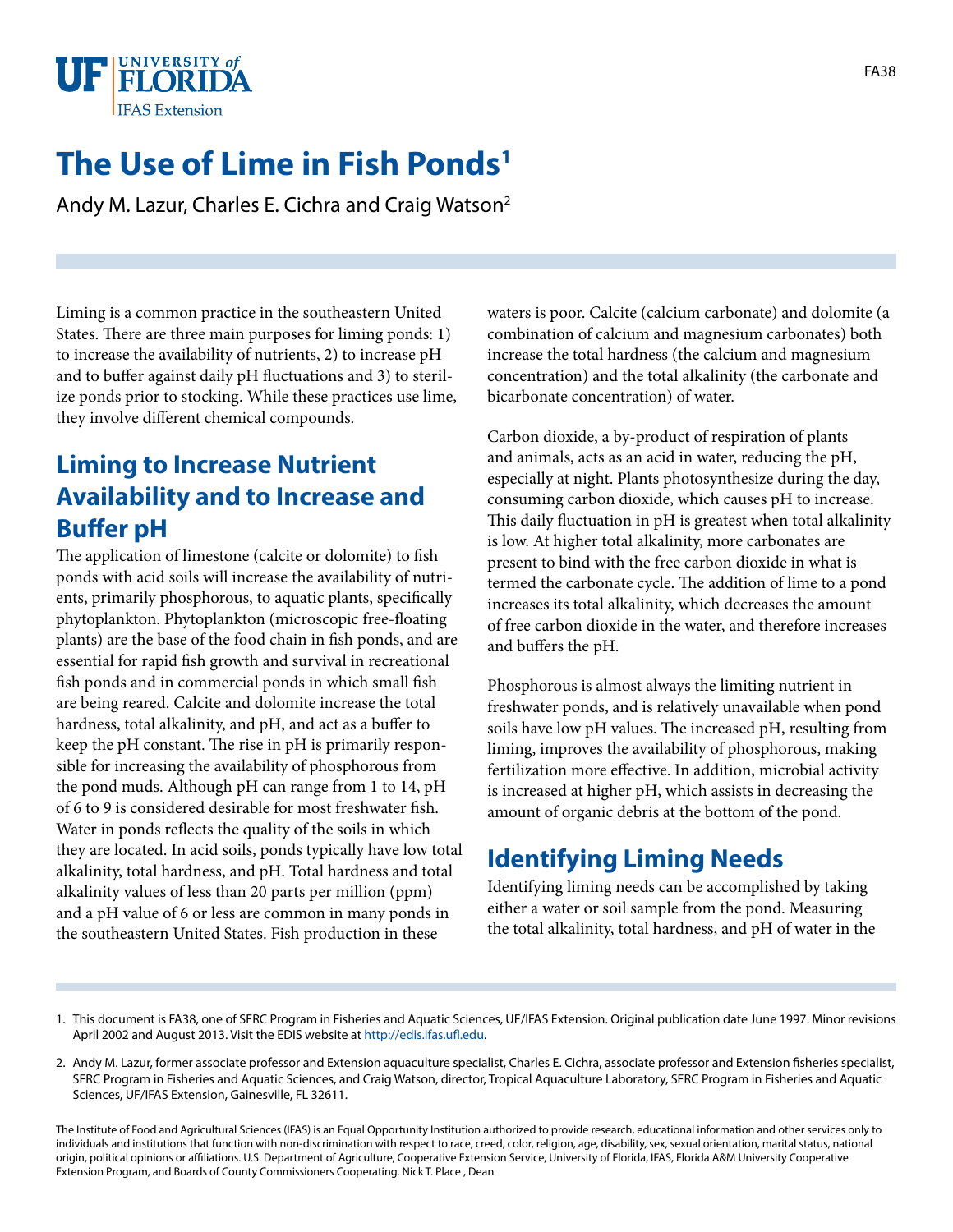pond is the most effective and easiest way to determine if liming is necessary. Local county extension offices are often equipped with simple test kits to measure the chemistry of a water sample or can assist you with purchasing a test kit of your own, or in sending a water sample to a lab for analysis. Liming is recommended for ponds with a total alkalinity of less than 20 ppm. Application of 4.5 pounds of lime per acre-foot of water (one acre of water that is one foot deep) will increase the total alkalinity approximately 1 ppm.

Certain fish species require total hardness levels above 50 ppm for good health. For example, hybrid striped bass require total hardness levels above 100 ppm, and a minimum total hardness of 200 ppm is required for production of redfish. Liming increases the total hardness of water by the addition of calcium and magnesium ions. Application of 7 pounds of lime per acre-foot of water will increase the total alkalinity approximately 1 ppm.

Common application rates for limestone are 1 to 2 tons per surface acre to raise the pH of the water by 1 to 2 units. However, a more accurate rate can be calculated by taking a soil sample from the pond bottom and having a laboratory make a recommendation. Collection of soil samples is easiest before ponds are filled, but can be taken in a pond with water. Pond soil samples can be taken from a boat by using a can attached to a long pole. Samples should be collected from the top 6 inches of soil, from numerous locations in the pond. It is recommended that 12 samples be taken from ponds up to 2 acres, and 25 samples be taken from larger ponds. These samples are then thoroughly mixed, dried, and at least one pint of soil is sent to the laboratory. Check with your county extension office for information on laboratories.

#### **Selecting Material**

Limestone is readily available in the southeastern United States in varying grades and quantities. Small bags are available through most garden centers for liming small ponds. For larger ponds, limestone can be delivered to the pond site by the truck load.

Reaction time and solubility of limestone are directly related to the particle size. It is recommended that you purchase the smallest particle size available for use in ponds.

### **Timing of Application**

Limestone can be added anytime during the production cycle. However, it is recommended that application be

made during the fall and winter months when fertilizers are no longer being added to the pond. Limestone will take several weeks to complete its impact on the water quality, so application should be at least one month prior to the initiation of a fertilization program in the spring.

### **Method of Application**

Limestone is best applied directly to the pond bottom prior to filling the pond with water. It should be spread evenly over the entire bottom. For large new dry ponds, a lime spreading vehicle will make the job easier. A disk harrow can be used to further incorporate the lime into the soil. Applying limestone to ponds, that are full of water, is more difficult, but can be done without fear of harming the fish. The material should be broadcast evenly over the entire pond surface. For extremely small ponds, limestone can be dissolved into a bucket of water, and then added to the pond. For larger ponds, a small boat with a plywood platform can be used to carry the lime beyond the reach of shoreline broadcasting (Figure 1); care must be taken to not overload the boat, as a small volume of limestone is extremely heavy, weighing approximately 2,500 pounds/ cubic yard of material. There are commercial pond management companies, who can be hired and who have barges specifically designed to lime ponds. Dumping limestone in large piles on the edge of the pond is easy, but its effects on water quality are extremely slow, and therefore this method is not recommended.



Figure 1. Applying lime to a pond from a boat can be effective, but care must be taken not to overload the boat.